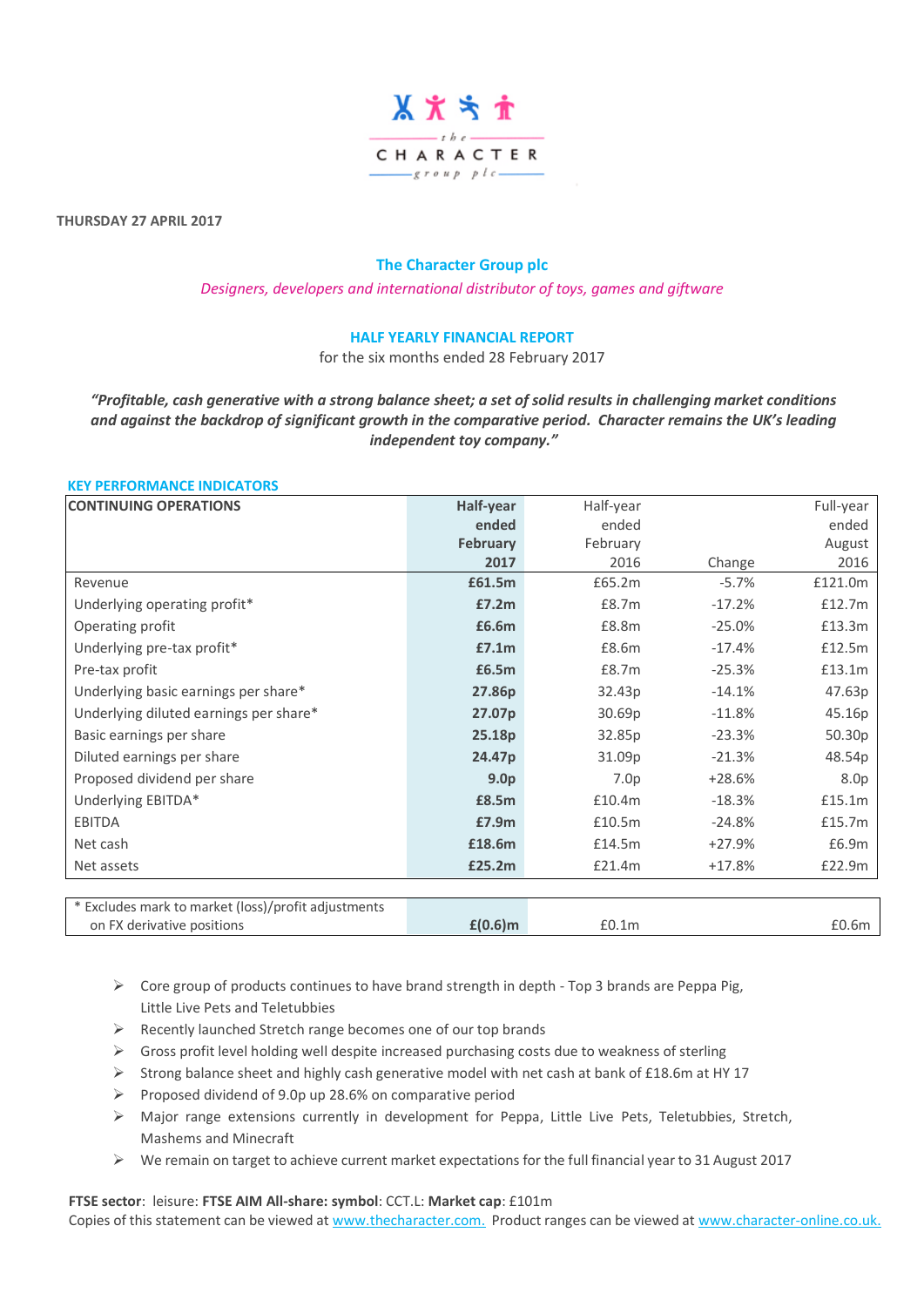### **ENQUIRIES**

**The Character Group plc**

Jon Diver, Joint Managing Director Kiran Shah, Joint Managing Director Mark Dowding, Group Finance Director **Office: +44 (0) 208 329 3377** Mobile: +44 (0) 7831 802219 (JD) Mobile: +44 (0) 7956 278522 (KS) Mobile: +44(0)7967185269 (MD) **Email**[: info@charactergroup.plc.uk](mailto:info@charactergroup.plc.uk)

## **Panmure Gordon**

(*Nominated Adviser and Joint Broker)* Andrew Godber, Investment Banking Tom Salvesen, Corporate Broking **Tel: +44 (0) 20 7886 2500**

#### **Allenby Capital Limited**

*(Joint Broker)* Nick Athanas Katrina Perez **Tel: +44 (0) 20 3328 5656**

### **TooleyStreet Communications Limited**

*(Investor and media relations)* Fiona Tooley **Tel: +44 (0) 7785 703523 Email:** [fiona@tooleystreet.com](mailto:fiona@tooleystreet.com)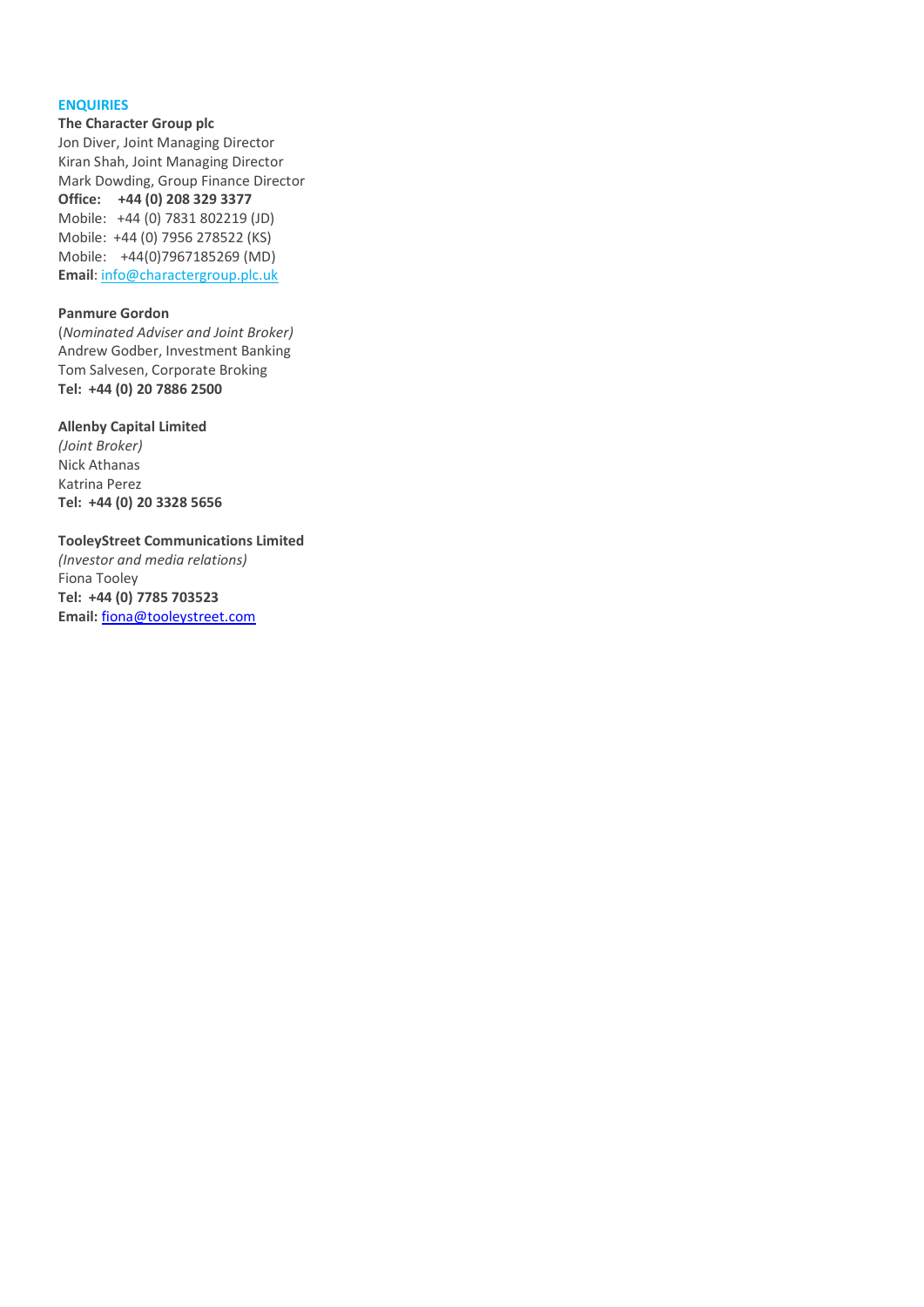## **The Character Group plc**

(the "Company" or "Group" or "Character") *Designers, developers and international distributor of toys, games and giftware*

# **HALF YEARLY FINANCIAL REPORT**

for the six months ended 28 February 2017

### **INTRODUCTION**

The Board is pleased to report that the Group continues to deliver consistently solid financial results. In a period where a number of macro-economic factors, particularly the weakness of sterling have worked against us and considering the backdrop of an exceptional period of growth experienced in the comparative period last year, our core brands have continued to perform well.

The balance sheet continues to strengthen and the repeating success of our cash generation model leads us to report a net cash balance of £18.6m at the 2017 HY balance sheet date. The Board's continued confidence gained from these results and the current outlook for the business enable it to declare an increased interim dividend of 9.0 pence per share, up 28.6% on last year.

As previously communicated we have instigated several specific measures to improve operational efficiency to mitigate the adverse effect of increased stock purchase costs arising as a result of the weakness of sterling. We are pleased to say that good progress has been made on these initiatives and material cost savings are now coming through, this gives us confidence on our ability to meet current market forecasts.

### **OUR BRANDS**

Our Top performing brands in the period were Peppa Pig, Little Live Pets, Teletubbies, Mashems, Minecraft, Scooby Doo, Stretch and Fireman Sam. This core group of products continues to have brand strength and depth. Peppa is consistently our top performing brand; Little Live Pets and Teletubbies complete our Top 3. The recently launched Stretch range has importantly already established itself as one of our top brands in the UK and internationally.

Our continued market leading position in the UK ensures that we remain the partner of choice for many of the leading brand owners and we remain confident in our ability to further expand our presence both domestically and internationally in the years to come.

### **PERFORMANCE ON CONTINUING OPERATIONS**

Revenue in the period was £61.5m, against £65.2m in the comparable 2016 period (year ended 31 August 2016 £121m). Geographically our revenue split in the period remained consistent with the comparable 2016 period and was United Kingdom 76% (2016: 76%), Rest of the World (including USA) 24% (2016: 24%). As we highlighted at the time of our Annual General Meeting in January 2017 our sales levels leading up to the 2016 Christmas period were marginally down compared to what was an exceptional comparative period in 2016. The Group adopted a cautious approach to purchasing stocks in the lead up to the Christmas 2016 period and, although the Group's sales in the period could have been marginally higher were it not for this caution, we believe that this was a prudent approach in the circumstances. Sales in the United States were down compared to HY 2016, which was a contributing factor to the reduction in revenue overall for the period, but the effect on gross profit was minimal, given that the margin on US sales is generally lower than on sales to other territories.

A significant proportion of the Group's purchases are made in US dollars. The business is therefore exposed to foreign currency fluctuations and manages the associated risk through the purchase of forward exchange contracts and derivative financial instruments. Under International Financial Reporting Standards (IFRS), at the end of each reporting period the Group is required to make an adjustment in its financial statements to incorporate a 'mark to market' valuation of such financial instruments. The 'mark to market' adjustment for this financial period results in a charge against profit of £0.6m being reported. This compares to an additional profit of £0.1m shown in the corresponding period in 2016 and an additional profit of £0.6m reported in the year to 31 August 2016. These mark to market adjustments are non-cash items calculated by reference to unpredictable and sometimes volatile currency spot rates at the various balance sheet dates. To highlight profitability on a normal basis these adjustments have been added back to arrive at the "underlying" profit measures presented in this report.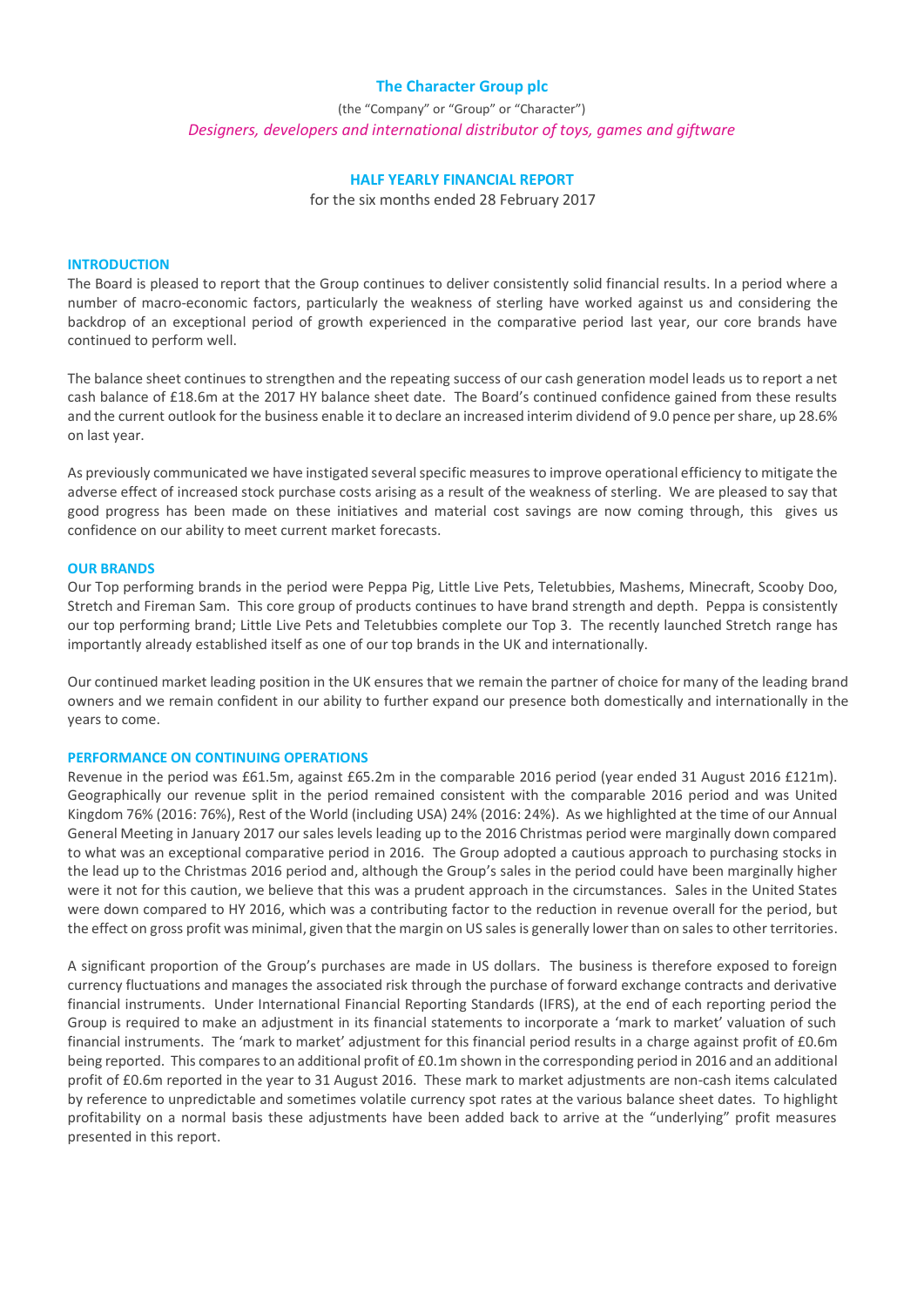Underlying gross profit margin in the period being reported amounted to 32.2%, compared to 33.9% in the same 2016 period, (a reduction of 1.7%) and 31.1% for the August 2016 financial year. Underlying margins have been impacted by the weakness of sterling; in the case of UK domestic sales (which currently make up the majority of our business) purchase costs have increased whilst the profits from our US dollar based business make a positive impact when translated into our reporting currency sterling.

The Group is reporting an underlying profit before tax in the period under review of £7.1m, down 17.4% on the comparative period (HY2016: £8.6m), whilst the full year ended 31 August 2016 was £12.5m. Underlying earnings before interest, tax, depreciation and amortisation (EBITDA) were £8.5m, down 18.3% on the comparative period (2016: £10.4m) and £15.1m for the full year to August 2016.

Underlying basic earnings per share amounted to 27.86 pence, a decrease of 14.19% (HY2016: 32.43p; FY2016: 47.63p. Underlying diluted earnings per share, on the same basis, were 27.07 pence (HY2016: 30.69p: FY2016: 45.16p).

The Key Performance Indicators table shown at the front of this report provides the foregoing data on an underlying basis and by reference to Generally Accepted Accounting Practice, as adopted consistently by the Group.

# **FINANCIAL POSITION, WORKING CAPITAL & CASH FLOW**

The Group's capital base strengthened considerably in the period with net assets at 28 February 2017 of £25.2m an increase of 10% on the position shown at the end of the 2016 financial year of £22.9m.

Inventories at 28 February 2017 were £6.2m (HY2016: £5.2m: FY2016 £10.3m); the increased book value of stock is in large part due to the increased US dollar cost of purchase. Our stock position is lean and made up predominantly of recent purchases; slow moving inventory is minimal.

During the period the Group generated cash from operations of £16.4m (HY2016 £14.8m: FY 2016 £10.8m).

The Group has no long-term debt. Interest charges on the use of working capital facilities during the period were £0.1m (HY2016: £0.1m: FY 2016 £0.2m).

After making dividend payments and share buy-backs (see below), at the end of the first-half period, the Group had net cash on the balance sheet of £18.6m (2016: £14.5m) an increase of 27.8% on the position at the end of the comparative period.

### **SHARE BUY-BACK PROGRAMME**

In the period under review, the Company acquired a total of 292,402 ordinary shares in the Company at an aggregate cost of £1.3m (excluding dealing costs), with the average cost being £4.475 per ordinary share (HY2016: 213,936 ordinary shares at an aggregate cost of £1m and an average cost of £4.70 per ordinary share). There have been no further buy-backs since 28 February 2017. The Company has an unutilised authority to buy-back up to a further 3,214,700 ordinary shares. It remains part of the Group's overall strategy to continue to repurchase the Company's own shares when appropriate under its current share buy-back programme and, as previously indicated, the Directors could also be prepared to participate in any future share buy-back programme the Company proposes.

# *Total Voting Rights (TVR)*

As at today's date, the Company has 21,218,352 ordinary shares in issue. The Company holds 3,269,456 ordinary shares in treasury, representing approximately 15.41 per cent of the share capital excluding these treasury shares, which do not carry voting or dividend rights. The figure of 21,218,352 may be used by shareholders as the denominator for the calculations by which they will determine if they are required to notify their interest, or change to their interest, in the Company under the Disclosure and Transparency Rules.

### **DIVIDEND**

We remain focused on delivering a progressive dividend policy. Given our ongoing progress, the Board is declaring an interim dividend of 9.0 pence per share, an increase of 28.6% (2016: 7.0p). This interim dividend, which is covered 2.8 times by earnings, will be paid on 28 July 2017 to shareholders on the Register as at the close of business on 7 July 2017. The shares will be marked ex-dividend on 6 July 2017.

### **OUR PEOPLE**

The business employs 194 people across its locations in the UK and Asia. The Board once again takes this opportunity to thank every one of its colleagues around the business for their continuous hard work, dedication and loyalty, which underpins both the high-level customer relationships and the Group's overall performance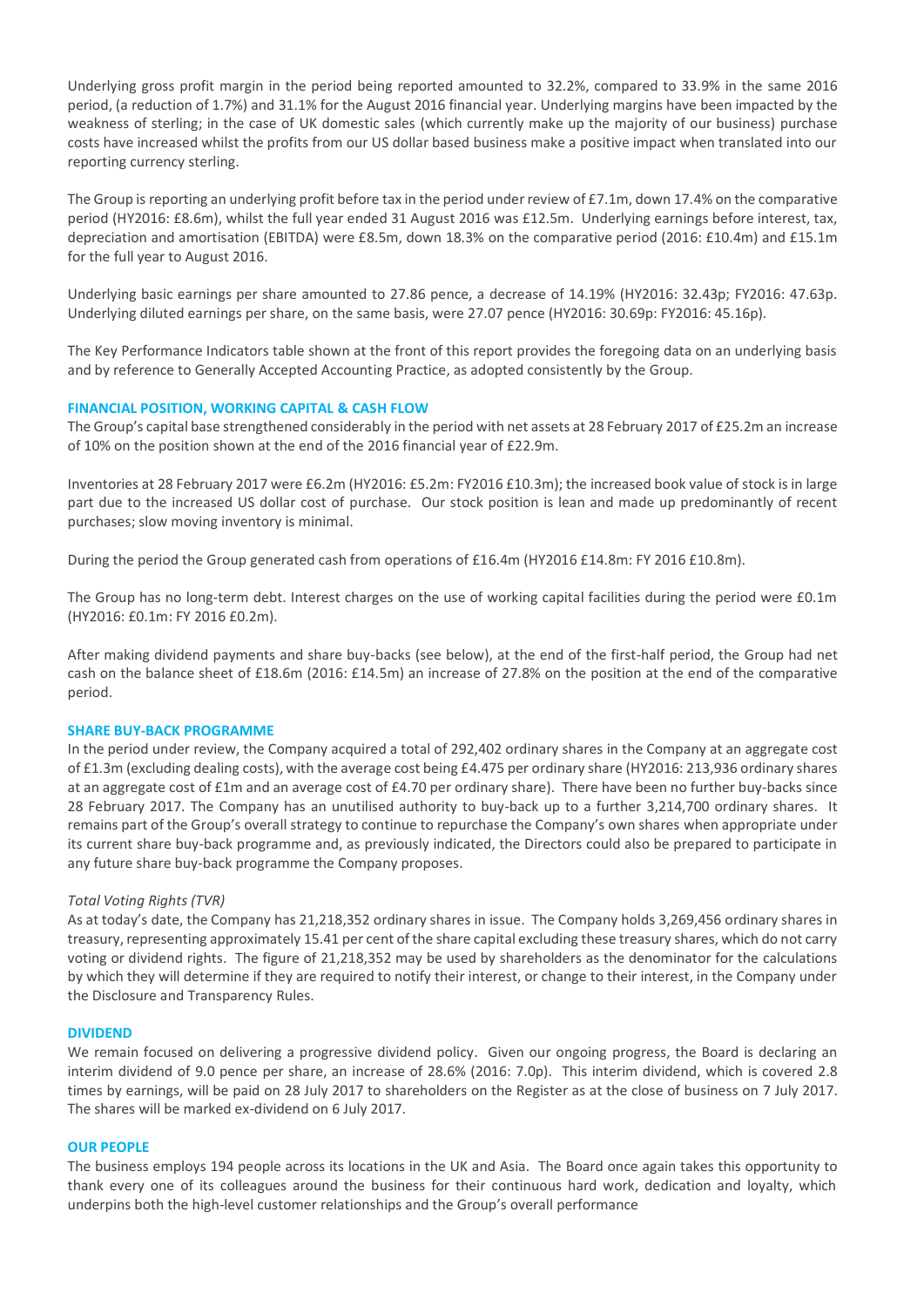## **OUTLOOK**

Our strategic focus remains: "to seek out and develop exciting products which meet domestic and international market demand". Our portfolio continues to be derived from, both our own-developed in-house ranges, including those produced 'under licence', and others sourced through exclusive distribution agreements. We continue to have great strength and depth across our brands and a wide range of long term customers and suppliers; potential concentration risk is well diversified.

A number of new products are currently in development for launch this calendar year across our core ranges - Peppa, Little Live Pets, Teletubbies, Stretch, Mashems and Minecraft. In particular, there are a number of exciting developments on the "Stretch" range, which we believe will create a strong level of sales later this calendar year and beyond. Once again, the positive customer feedback we have received in relation to these iterations within existing brands and on other new products to be distributed in the near future provide the Board with great confidence in its view that the Group will continue to achieve consistently good results for the remainder of this financial year and beyond.

The second half has started in line with budget and the Board remains of the view that the Group is on target to achieve current market expectations for the full financial year to 31 August 2017.

**27 April 2017**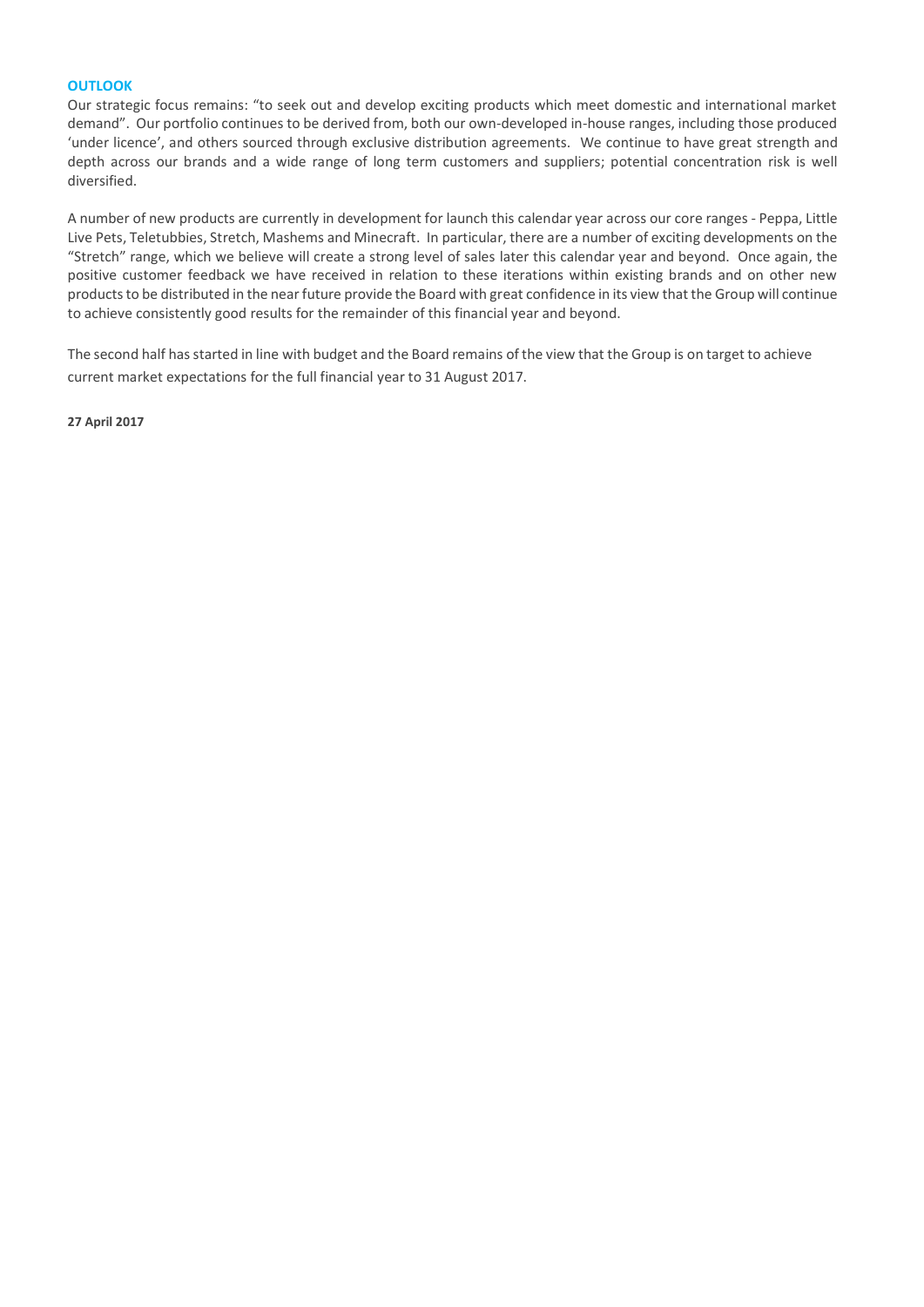# **The Character Group plc Consolidated Income Statement six months ended 28 February 2017**

| Notes                                                          | six months  | six months       | 12 months            |
|----------------------------------------------------------------|-------------|------------------|----------------------|
|                                                                | ended       | ended            | ended                |
|                                                                | 28 February | 29 February      | 31 August            |
|                                                                | 2017        | 2016             | 2016                 |
|                                                                | (unaudited) | (unaudited)      | (audited)            |
|                                                                | £'000       | E'000            | $\rm{f}^{\prime}000$ |
|                                                                |             |                  |                      |
| Revenue                                                        | 61,542      | 65,245           | 120,967              |
| Cost of sales                                                  | (42, 298)   | (43, 035)        | (82, 694)            |
| <b>Gross profit</b>                                            | 19,244      | 22,210           | 38,273               |
| Net operating expenses                                         |             |                  |                      |
| Selling and distribution costs                                 | (4, 535)    | (4, 440)         | (7, 128)             |
| Administration expenses                                        | (8, 280)    | (9, 178)         | (18, 447)            |
| Other operating income                                         | 206         | 250              | 602                  |
| <b>Operating profit</b>                                        | 6,635       | 8,842            | 13,300               |
| Finance income                                                 | 14          | 14               | 47                   |
| Finance costs                                                  | (139)       | (121)            | (215)                |
| Profit before income taxation                                  | 6,510       | 8,735            | 13,132               |
| Taxation                                                       | (1, 170)    | (1,683)          | (2, 345)             |
| Profit for the period attributable to equity holders of the    |             |                  |                      |
| parent                                                         | 5,340       | 7,052            | 10,787               |
|                                                                |             |                  |                      |
| Earnings per share (pence)<br>$\overline{4}$                   |             |                  |                      |
| Basic earnings per share                                       | 25.18p      | 32.85p           | 50.30p               |
| Diluted earnings per share                                     | 24.47p      | 31.09p           | 48.54p               |
|                                                                |             |                  |                      |
| Dividend per share (pence)<br>3                                | 8.0p        | 6.0 <sub>p</sub> | 13.00p               |
|                                                                |             |                  |                      |
| <b>EBITDA</b>                                                  |             |                  |                      |
| (earnings before interest, tax, depreciation and amortisation) | 7,873       | 10,471           | 15,689               |

| <b>Consolidated Statement of Comprehensive Income</b>                |             |             |           |  |  |
|----------------------------------------------------------------------|-------------|-------------|-----------|--|--|
|                                                                      | six months  | six months  | 12 months |  |  |
|                                                                      | ended       | ended       | ended     |  |  |
|                                                                      | 28 February | 29 February | 31 August |  |  |
|                                                                      | 2017        | 2016        | 2016      |  |  |
|                                                                      | (unaudited) | (unaudited) | (audited) |  |  |
|                                                                      | £'000       | f'000       | f'000     |  |  |
|                                                                      |             |             |           |  |  |
| Profit for the period after tax                                      | 5,340       | 7,052       | 10,787    |  |  |
| Items that will not be reclassified subsequently to profit and loss  |             |             |           |  |  |
| Current tax credit relating to exercised share options               |             |             | 421       |  |  |
| Deferred tax credit relating to share options                        | 77          | 30          | (414)     |  |  |
|                                                                      | 77          | 30          | 7         |  |  |
| Items that may be reclassified subsequently to profit and loss       |             |             |           |  |  |
| Net exchange differences on translation of foreign operations        | (224)       | (129)       | (676)     |  |  |
| Total comprehensive income for the period attributable to the equity |             |             |           |  |  |
| holders of the parent                                                | 5,193       | 6,953       | 10,118    |  |  |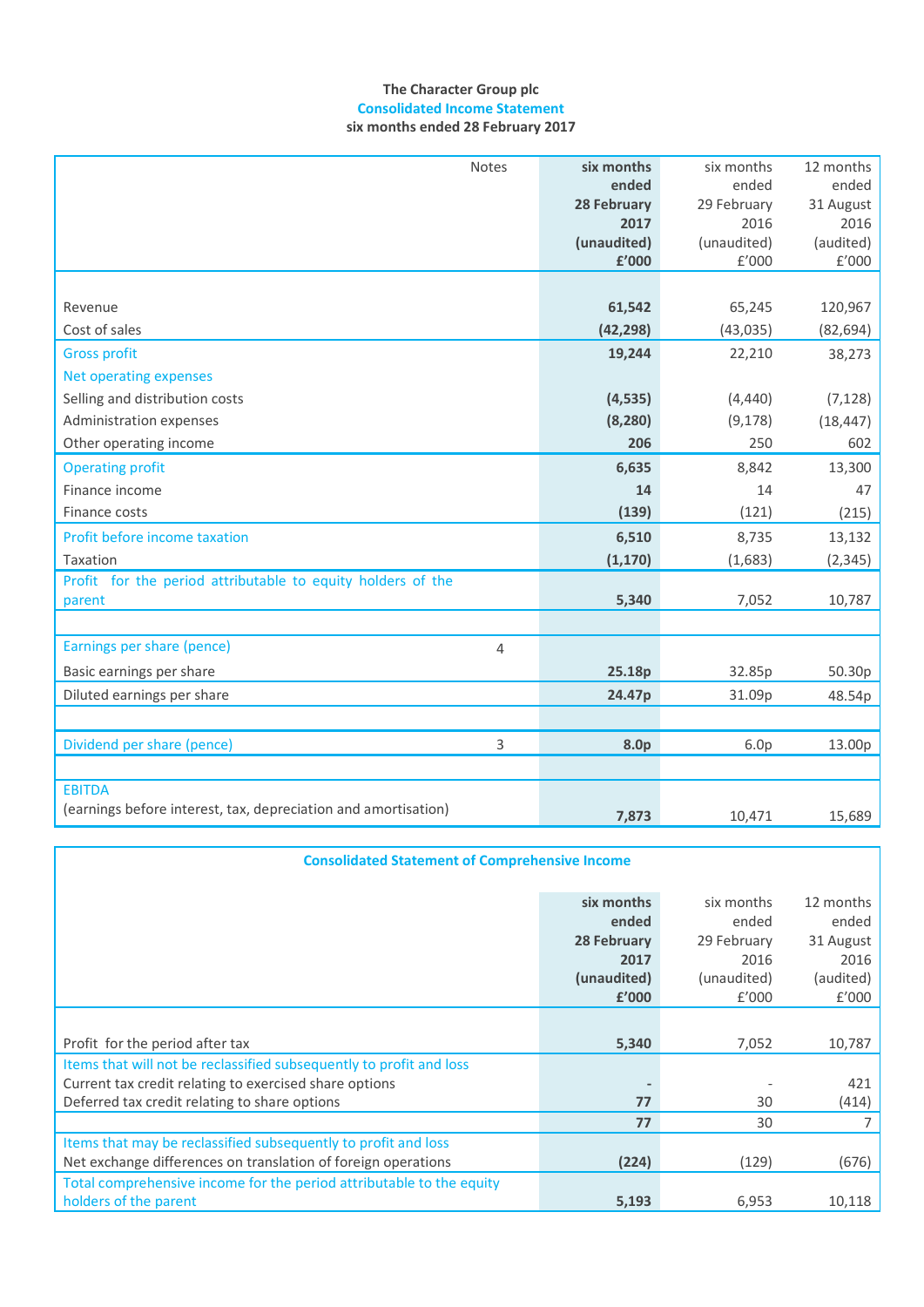# **The Character Group plc Consolidated Balance Sheet at 28 February 2017**

|                                         | 28 February | 29 February | 31 August            |
|-----------------------------------------|-------------|-------------|----------------------|
|                                         | 2017        | 2016        | 2016                 |
|                                         | (unaudited) | (unaudited) | (audited)            |
|                                         | £'000       | E'000       | $\rm{f}^{\prime}000$ |
|                                         |             |             |                      |
| <b>Non-current assets</b>               |             |             |                      |
| Intangible assets - product development | 729         | 682         | 1,117                |
| Investment property                     | 1,813       | 1,878       | 1,845                |
| Property, plant and equipment           | 3,317       | 3,450       | 3,357                |
| Deferred tax assets                     | 462         | 559         | 474                  |
|                                         | 6,321       | 6,569       | 6,793                |
| <b>Current assets</b>                   |             |             |                      |
| Inventories                             | 6,205       | 5,153       | 10,303               |
| Trade and other receivables             | 5,754       | 8,302       | 25,082               |
| Current income tax receivable           |             |             | 7                    |
| Derivative financial instruments        | 104         | 118         | 533                  |
| Cash and cash equivalents               | 21,709      | 16,331      | 28,560               |
|                                         | 33,772      | 29,904      | 64,485               |
| <b>Current liabilities</b>              |             |             |                      |
| Short term borrowings                   | (3, 132)    | (1,790)     | (21, 647)            |
| Trade and other payables                | (9, 921)    | (12, 279)   | (25, 418)            |
| Income tax payable                      | (1,577)     | (723)       | (1, 106)             |
| Derivative financial instruments        | (228)       | (156)       | (89)                 |
|                                         | (14, 858)   | (14, 948)   | (48, 260)            |
| <b>Net current assets</b>               | 18,914      | 14,956      | 16,225               |
| Non - current liabilities               |             |             |                      |
| Deferred tax                            | (22)        | (136)       | (99)                 |
| <b>Net assets</b>                       | 25,213      | 21,389      | 22,919               |
| Equity                                  |             |             |                      |
| Called up share capital                 | 1,224       | 1,235       | 1,235                |
| Shares held in treasury                 | (2,743)     | (2,743)     | (2,743)              |
| Capital redemption reserve              | 1,732       | 1,714       | 1,717                |
| Share based payment reserve             | 2,854       | 2,705       | 2,778                |
| Share premium account                   | 15,483      | 15,428      | 15,450               |
| Merger reserve                          | 651         | 651         | 651                  |
| Translation reserve                     | 1,293       | 1,578       | 1,274                |
| Profit and loss account                 | 4,719       | 821         | 2,557                |
| <b>Total equity</b>                     | 25,213      | 21,389      | 22,919               |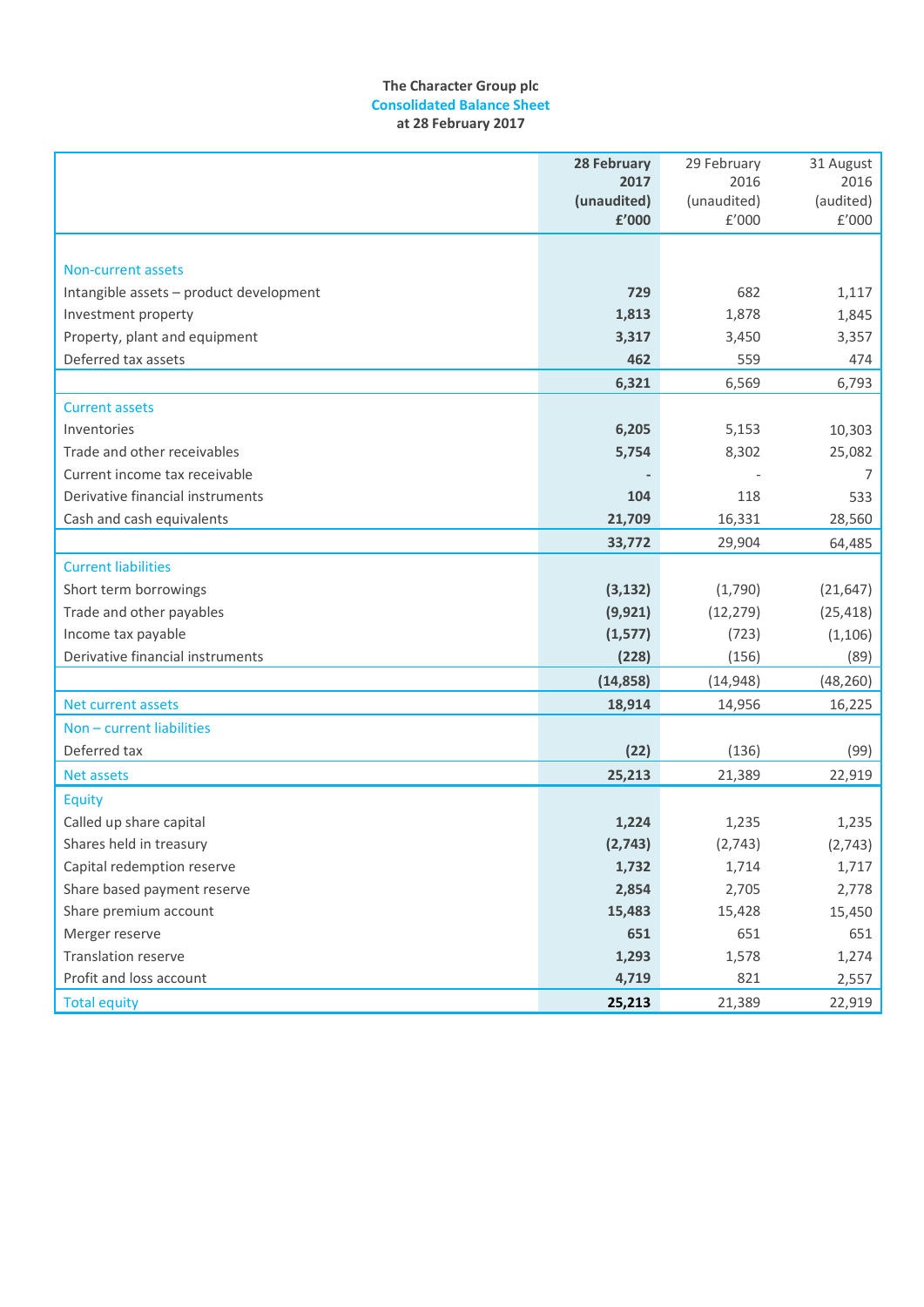# **The Character Group plc Consolidated Statement of Cash Flows six months ended 28 February 2017**

|                                                                      | six months         | six months  | 12 months |
|----------------------------------------------------------------------|--------------------|-------------|-----------|
|                                                                      | ended              | ended       | ended     |
|                                                                      | <b>28 February</b> | 29 February | 31 August |
|                                                                      | 2017               | 2016        | 2016      |
|                                                                      | (unaudited)        | (unaudited) | (audited) |
|                                                                      | £'000              | £'000       | £'000     |
| Cash flow from operating activities                                  |                    |             |           |
| Profit before taxation for the period                                | 6,510              | 8,735       | 13,132    |
| <b>Adjustments for:</b>                                              |                    |             |           |
| Depreciation of property, plant and equipment                        | 204                | 224         | 441       |
| Depreciation of investment property                                  | 33                 | 33          | 65        |
| Amortisation of intangible assets                                    | 1,001              | 1,372       | 1,925     |
| (Profit) on disposal of property, plant and equipment                |                    |             | (1)       |
| Interest expense                                                     | 125                | 107         | 168       |
| Financial instruments fair value adjustments                         | 568                | (91)        | (573)     |
| Share based payments                                                 | 76                 | 74          | 147       |
| Decrease/(increase) in inventories                                   | 4,098              | 3,812       | (1, 338)  |
| Decrease/(increase) in trade and other receivables                   | 19,328             | 7,233       | (9, 547)  |
| (Decrease)/increase in trade and other creditors                     | (15, 497)          | (6, 736)    | 6,403     |
| Cash generated from operations                                       | 16,446             | 14,763      | 10,822    |
| Interest paid                                                        | (125)              | (107)       | (168)     |
| Income tax paid                                                      | (623)              | (2, 219)    | (2, 419)  |
| Net cash inflow from operating activities                            | 15,698             | 12,437      | 8,235     |
| Cash flows from investing activities                                 |                    |             |           |
| Payments for intangible assets                                       | (613)              | (1, 217)    | (2,205)   |
| Payments for property, plant and equipment                           | (160)              | (128)       | (247)     |
| Proceeds from disposal of property, plant and equipment              |                    | 13          | 14        |
| Net cash outflow from investing activities                           | (773)              | (1, 332)    | (2, 438)  |
| Cash flows from financing activities                                 |                    |             |           |
| Proceeds from issue of share capital                                 | 37                 | 1,417       | 1,442     |
| Purchase of own shares for cancellation                              | (1, 315)           | (1,011)     | (1, 244)  |
| Dividends paid                                                       | (1,697)            | (1, 285)    | (2,785)   |
| Net cash used in financing activities                                | (2, 975)           | (879)       | (2,587)   |
| Net increase in cash and cash equivalents                            | 11,950             | 10,226      | 3,210     |
| Cash, cash equivalents and borrowings at the beginning of the period | 6,913              | 4,535       | 4,535     |
| Effects of exchange rate movements                                   | (286)              | (220)       | (832)     |
| Cash, cash equivalents and borrowings at the end of the period       | 18,577             | 14,541      | 6,913     |
|                                                                      |                    |             |           |
| Cash, cash equivalents and borrowings consist of:                    |                    |             |           |
|                                                                      |                    |             |           |
| Cash, cash equivalents                                               | 21,709             | 16,331      | 28,560    |
| Short term borrowings                                                | (3, 132)           | (1,790)     | (21, 647) |
| Cash, cash equivalents and borrowings at the end of the period       | 18,577             | 14,541      | 6,913     |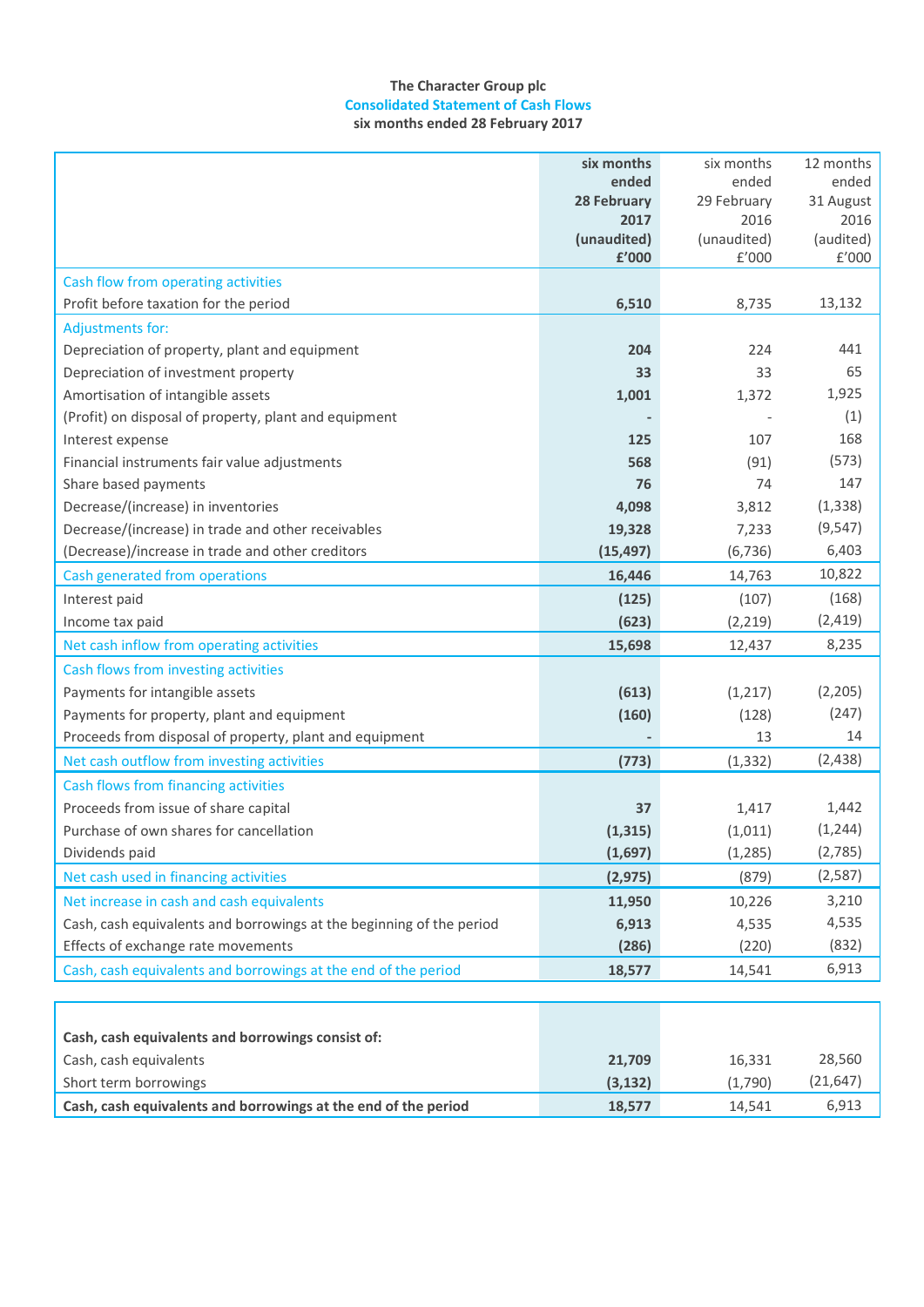# **The Character Group plc Consolidated statement of changes in equity**

|                                                   | Called up | Investment                   | Treasury                 | Capital    | Share                    |                          | Share                    | Translation          | Profit                   |                |
|---------------------------------------------------|-----------|------------------------------|--------------------------|------------|--------------------------|--------------------------|--------------------------|----------------------|--------------------------|----------------|
|                                                   | share     | in own                       | shares                   | redemption | premium                  | Merger                   | based                    | reserve              | and loss                 |                |
|                                                   | capital   | shares                       |                          | reserve    | account                  | reserve                  | payment                  |                      | account                  | Total          |
|                                                   | £'000     | £'000                        | £'000                    | £'000      | £'000                    | $\rm{f}^{\prime}000$     | $\rm{f}^{\prime}000$     | $\rm{f}^{\prime}000$ | £'000                    | $\pounds'$ 000 |
| Balance as at                                     |           |                              |                          |            |                          |                          |                          |                      |                          |                |
| 1 September 2015                                  |           |                              |                          |            |                          |                          |                          |                      |                          |                |
| (unaudited)                                       | 1,244     | $\overline{\phantom{a}}$     | (3, 373)                 | 1,704      | 14,642                   | 651                      | 2,631                    | 1,374                | (3, 632)                 | 15,241         |
| Profit for the period                             |           |                              |                          |            |                          |                          |                          |                      | 7,052                    | 7,052          |
| Exchange differences on<br>translation of foreign |           |                              |                          |            |                          |                          |                          |                      |                          |                |
| operations                                        |           |                              |                          |            |                          |                          |                          | 204                  | (333)                    | (129)          |
| Deferred tax credit relating                      |           |                              |                          |            |                          |                          |                          |                      |                          |                |
| to share options                                  |           |                              |                          |            |                          |                          |                          |                      | 30                       | 30             |
| <b>Total comprehensive</b>                        |           |                              |                          |            |                          |                          |                          |                      |                          |                |
| income/(expense) for the                          |           |                              |                          |            |                          |                          |                          |                      |                          |                |
| period                                            |           |                              |                          |            |                          |                          | $\overline{a}$           | 204                  | 6,749                    | 6,953          |
| <b>Transactions with owners</b>                   |           |                              |                          |            |                          |                          |                          |                      |                          |                |
| Dividend paid                                     |           |                              |                          |            |                          |                          |                          |                      | (1, 285)                 | (1, 285)       |
| Share based payment                               |           |                              |                          |            |                          |                          | 74                       |                      |                          | 74             |
| Shares issued                                     | $1\,$     |                              | 630                      |            | 786                      |                          |                          |                      | $\sim$                   | 1,417          |
| Shares cancelled                                  | (10)      |                              | L,                       | 10         | $\sim$                   | $\overline{\phantom{a}}$ | $\overline{a}$           |                      | (1,011)                  | (1,011)        |
| Six months ended                                  |           |                              |                          |            |                          |                          |                          |                      |                          |                |
| 29 February 2016                                  | 1,235     | $\qquad \qquad \blacksquare$ | (2,743)                  | 1,714      | 15,428                   | 651                      | 2,705                    | 1,578                | 821                      | 21,389         |
|                                                   |           |                              |                          |            |                          |                          |                          |                      |                          |                |
| Balance as at                                     |           |                              |                          |            |                          |                          |                          |                      |                          |                |
| 1 September 2015                                  |           |                              |                          |            |                          |                          |                          |                      |                          |                |
| (audited)                                         | 1,244     |                              | (3, 373)                 | 1,704      | 14,642                   | 651                      | 2,631                    | 1,374                | (3,632)                  | 15,241         |
| Profit for the year after tax                     |           |                              |                          |            |                          |                          | ÷.                       |                      | 10,787                   | 10,787         |
| Exchange differences on                           |           |                              |                          |            |                          |                          |                          |                      |                          |                |
| translation of foreign                            |           |                              |                          |            |                          |                          |                          |                      |                          |                |
| operations                                        |           |                              |                          |            |                          |                          |                          | (100)                | (576)                    | (676)          |
| Deferred tax credit relating                      |           |                              |                          |            |                          |                          |                          |                      |                          |                |
| to share options                                  |           |                              |                          |            |                          |                          |                          |                      | (414)                    | (414)          |
| Current tax credit relating to                    |           |                              |                          |            |                          |                          |                          |                      |                          |                |
| exercised share options                           |           |                              |                          |            |                          |                          |                          |                      | 421                      | 421            |
| <b>Total comprehensive income</b>                 |           |                              |                          |            |                          |                          |                          |                      |                          |                |
| /(expense) for the year                           |           |                              |                          |            |                          |                          |                          | (100)                | 10,218                   | 10,118         |
| <b>Transactions with owners</b>                   |           |                              |                          |            |                          |                          |                          |                      |                          |                |
| Share based payment                               |           |                              |                          |            |                          |                          | 147                      |                      | $\overline{\phantom{a}}$ | 147            |
| Dividends                                         |           |                              |                          |            |                          |                          |                          |                      | (2,785)                  | (2,785)        |
| Shares issued                                     | 4         |                              | 630                      |            | 808                      |                          |                          |                      | ÷,                       | 1,442          |
| Shares cancelled                                  | (13)      |                              |                          | 13         | $\overline{\phantom{a}}$ |                          |                          |                      | (1, 244)                 | (1, 244)       |
| Year ended                                        |           |                              |                          |            |                          |                          |                          |                      |                          |                |
| 31 August 2016                                    | 1,235     |                              | (2,743)                  | 1,717      | 15,450                   | 651                      | 2,778                    | 1,274                | 2,557                    | 22,919         |
|                                                   |           |                              |                          |            |                          |                          |                          |                      |                          |                |
| Balance as at                                     |           |                              |                          |            |                          |                          |                          |                      |                          |                |
| 1 September 2016                                  |           |                              |                          |            |                          |                          |                          |                      |                          |                |
| (unaudited)                                       | 1,235     |                              | (2,743)                  | 1,717      | 15,450                   | 651                      | 2,778                    | 1,274                | 2,557                    | 22,919         |
| Profit for the period                             |           |                              |                          |            |                          |                          |                          |                      | 5,340                    | 5,340          |
| Exchange differences on                           |           |                              |                          |            |                          |                          |                          |                      |                          |                |
| translation of foreign                            |           |                              |                          |            |                          |                          |                          |                      |                          |                |
| operations                                        |           |                              |                          |            |                          |                          |                          | 19                   | (243)                    | (224)          |
| Deferred tax credit                               |           |                              |                          |            |                          |                          |                          |                      |                          |                |
| relating to share options                         |           |                              |                          |            |                          |                          |                          |                      | 77                       | 77             |
| <b>Total comprehensive</b>                        |           |                              |                          |            |                          |                          |                          |                      |                          |                |
| income/(expense) for the<br>period                |           |                              | $\overline{\phantom{a}}$ |            | $\overline{\phantom{m}}$ | $\blacksquare$           | $\overline{\phantom{a}}$ | 19                   | 5,174                    | 5,193          |
|                                                   |           |                              |                          |            |                          |                          |                          |                      |                          |                |
| <b>Transactions with owners</b>                   |           |                              |                          |            |                          |                          |                          |                      |                          |                |
| Dividend paid                                     |           |                              |                          |            |                          |                          |                          |                      | (1,697)                  | (1,697)        |
| Share based payment                               |           |                              |                          |            |                          |                          | 76                       |                      |                          | 76             |
| Shares issued                                     | 4         |                              |                          |            | 33                       |                          |                          |                      | $\sim$                   | 37             |
| Shares cancelled                                  | (15)      |                              |                          | 15         |                          | ÷,                       | $\sim$                   |                      | (1, 315)                 | (1, 315)       |
| Six months ended                                  |           |                              |                          |            |                          |                          |                          |                      |                          |                |
| 28 February 2017                                  | 1,224     |                              | (2,743)                  | 1,732      | 15,483                   | 651                      | 2,854                    | 1,293                | 4,719                    | 25,213         |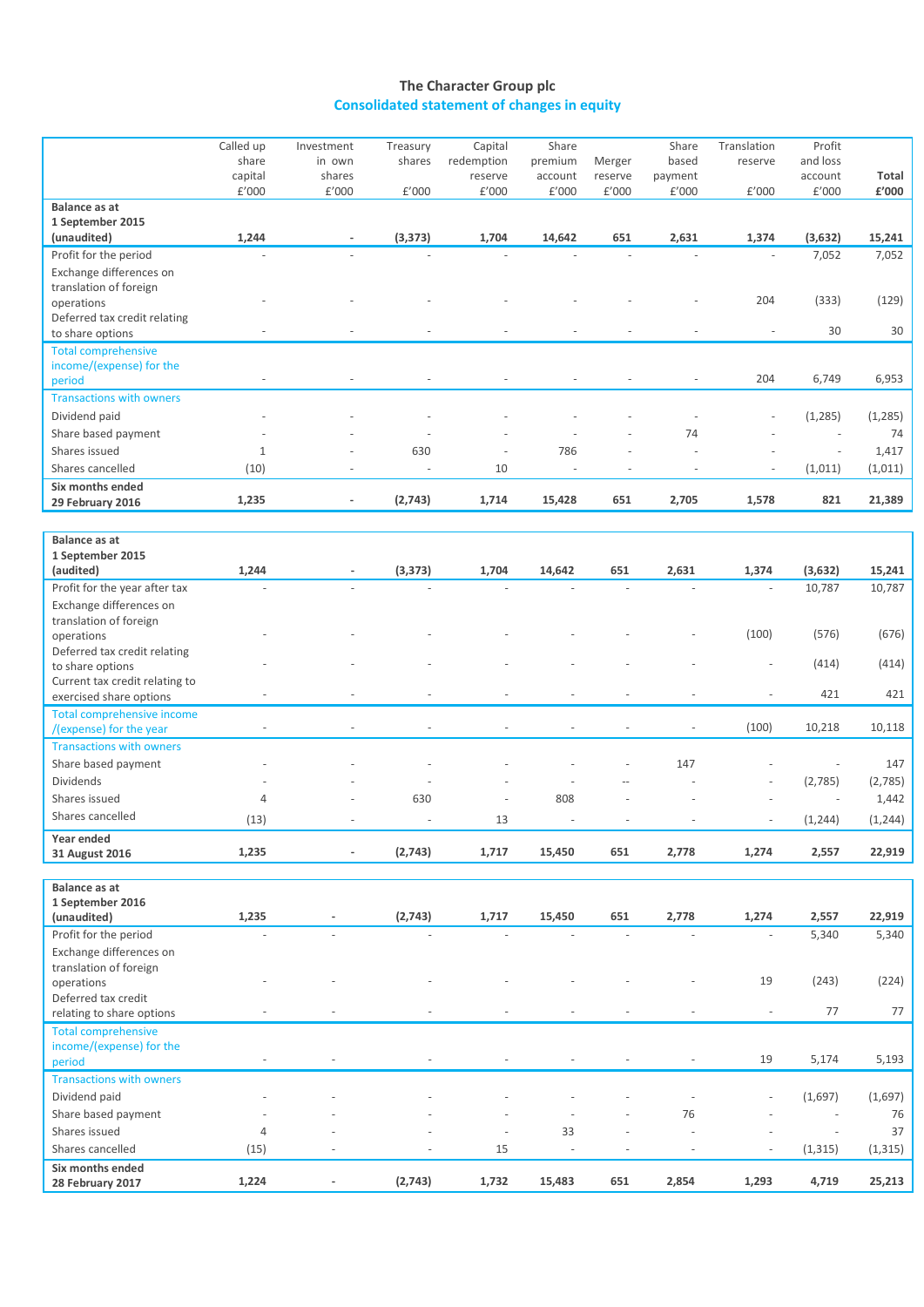## **The Character Group plc Notes to the Financial Statements**

### **1. Basis of Preparation**

The financial information set out in this Half Yearly Financial Report has been prepared under International Financial Reporting Standards (IFRS) as adopted by the European Union and in accordance with the accounting policies which will be adopted in presenting the Group's Annual Report and Financial Statements for the year ending 31 August 2017. These are consistent with the accounting policies used in the financial statements for the year ended 31 August 2016 as described in those annual financial statements.

As permitted, this Half Yearly Financial Report has been prepared in accordance with the AIM rules and not in accordance with IAS 34 'Interim Financial Reporting'.

The consolidated financial statements are prepared under the historical cost convention, as modified by the revaluation of certain financial instruments and share based payments at fair value.

These Half Yearly Financial Statements and the financial information for the six months ended 28 February 2017 do not constitute full statutory accounts within the meaning of section 434 of the Companies Act 2006 and are unaudited. These unaudited Half Yearly Financial statements were approved by the Board of Directors on 27 April 2017.

The information for the year ended 31 August 2016 is based on the consolidated financial statements for that year on which the Group's auditor's report was unqualified and did not contain a statement under section 498 (2) or (3) of the Companies Act 2006.

# **2. Going concern**

The Directors consider that the Group has adequate resources to continue operating for the foreseeable future and therefore continue to adopt the going concern basis in preparing the financial statements.

| <b>Dividends</b>                                      |                  |                  |                 |
|-------------------------------------------------------|------------------|------------------|-----------------|
|                                                       | six months ended | six months ended | 12 months ended |
|                                                       | 28 February 2017 | 29 February 2016 | 31 August 2016  |
|                                                       | (unaudited)      | (unaudited)      | (audited)       |
|                                                       | £'000            | f'000            | £'000           |
| On equity shares:                                     |                  |                  |                 |
| Final dividend paid for the year ended 31 August 2016 |                  |                  |                 |
| 8.00 pence (2015: 6.00p) per share<br>$\sim$          | 1,697            | 1,285            | 1,285           |
| Interim<br>$\overline{\phantom{a}}$                   |                  |                  | 1,500           |
|                                                       | 1,697            | 1,285            | 2,785           |
|                                                       |                  |                  |                 |

### **4. Earnings per share**

Basic earnings per share is calculated by dividing the earnings attributable to ordinary shareholders by the weighted average number of ordinary shares during the period.

Diluted earnings per share is calculated by adjusting the weighted average number of ordinary shares in issue on the assumption of conversion of all dilutive potential ordinary shares. The Group has only one category of dilutive potential ordinary shares, being share options granted where the exercise price is less than average price of the company's ordinary shares during this period. The calculations are based on the following:

|                                                          | six months ended | six months ended | 12 months ended |
|----------------------------------------------------------|------------------|------------------|-----------------|
|                                                          | 28 February 2017 | 29 February 2016 | 31 August 2016  |
|                                                          | (unaudited)      | (unaudited)      | (audited)       |
|                                                          | £000's           | £000's           | £000's          |
| Profit attributable to equity shareholders of the parent | 5,340            | 7,052            | 10,787          |
| Weighted average number of shares                        |                  |                  |                 |
| In issue during the year $-$ basic                       | 21,205,059       | 21,467,202       | 21,445,576      |
| Dilutive potential ordinary shares                       | 619,240          | 1,213,847        | 775,967         |
| Weighted average number of ordinary for diluted          |                  |                  |                 |
| earnings per share                                       | 21,824,299       | 22,681,049       | 22,221,543      |
|                                                          |                  |                  |                 |
| Basic earnings per share (pence)                         | 25.18            | 32.85            | 50.30           |
| Diluted earnings per share (pence)                       | 24.47            | 31.09            | 48.54           |
|                                                          |                  |                  |                 |

#### **5. Electronic Communications**

The Half Yearly Financial Report for the six months ended 28 February 2017 will shortly be available for viewing and download on the Group's website[, www.thecharacter.com.](http://www.thecharacter.com/)